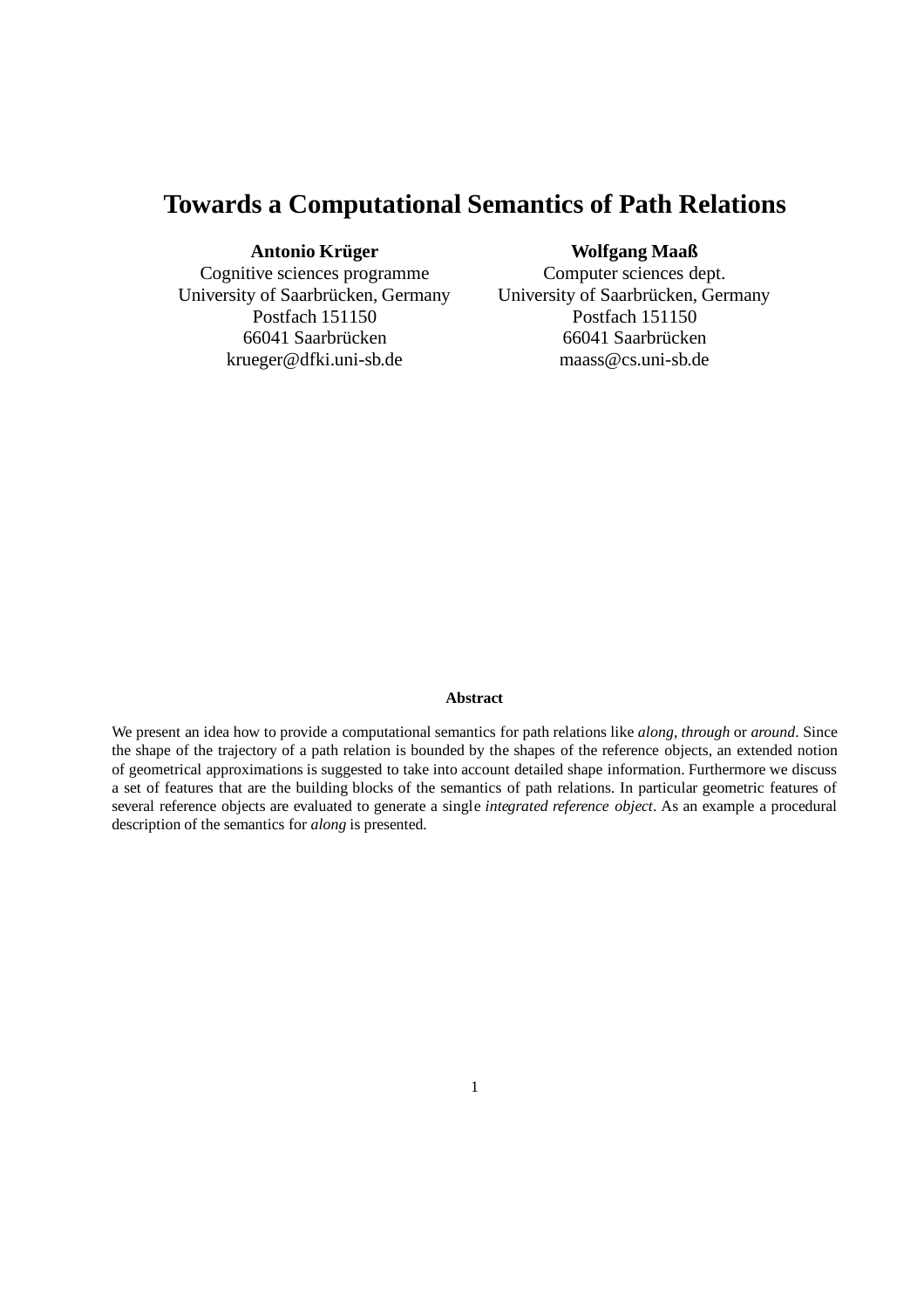### **1 Introduction**

A lot of effort has been made to investigate spatial relations and to develop sophisticated computational (e.g [RS88, Ege91]) and cognitive models (e.g [MJL76]) that explain the appropriateness of spatial relations in specific situations. This research deepened our insight and understanding of how representations and processes of visual and verbal space are connected (e.g. [Sch94, Maa96, Her95]). From a technical point of view various applications benefit from these results since they lead to intelligent systems that build up appropriate semantics of verbal descriptions of space. From a cognitive point of view this research reveals the internal representations that are needed to understand spatial relations (e.g [LJ93, MJL76],).

Nearly all different kinds of spatial relations have been subject of research, so for example the computation of *topological* relations (e.g. "at" and "near" [Ege91]), *projective* relations ("before", "behind", "left of" etc. [RS88, Gap96]), and mixtures of both (i.e. "between" [ABHR87]). Because of their complexity little attention has been payed to a particular kind of spatial relations, the so-called *path relations* [MJL76]. Typical path relations are *along*, *past* or *around*. Sentences like "She walked along the trees" , "I went past the houses" or "I am walking around the block" are difficult to analyse because of their adverbial and temporal characteristics and therefore their groundings in time and space. The semantics of path relations do not only refer to point-like locations but also to trajectories.

In this article we focus on the idea how to select appropriate path relations for describing a spatial situation. The first idea is to solve this problem by replacing the trajectory by discrete points and then by applying the procedures for "near" or "at" (for details look at section 2). But it is possible that there is more than one trajectory for a particular path relation [VZ92].

Figure 1 depicts the geometrical representation of four houses and three different paths (A,B and C) that are representations<sup>1</sup> at different levels of detail of the pathdescription "past the houses". A method that uses discrete points from the trajectory and which relies on proximity



Figure 1: Problem: Three different paths for *past*

relations would prefer path A, obviously this must not be true at all. Depending on the context also B and C are plausible representations.

This example gives an idea of the nucleus of the problem which lies in the insufficiency of geometrical approximations that are used by the conventional approaches. Those approximations are used to represent single reference objects but this is not sufficient to cope with path relations. Instead of a reference object a path is a continuous entity. Therefore a representation is required which integrates these single objects. This representation must reflect all the necessary attributes that are needed to select an appropriate path relation. Possible geometrical integrations, are shown in figure 2. From A to C the detail level of the geometrical representation of the houses decreases and allows a simplification of the trajectory.

This paper suggests a first step towards a dynamic generation of *integrated reference objects* and their use for the selection of path relations.

The next section presents related work and then features of path relations are identified. A new approximation concept is explained that is used to define integrated reference objects and then to compute path relations. The paper closes with examples and a procedural description of *along*.

 $1$ Of course, there are more than these three trajectories. They were chosen only as typical examples from the infinite domain of all possibilities.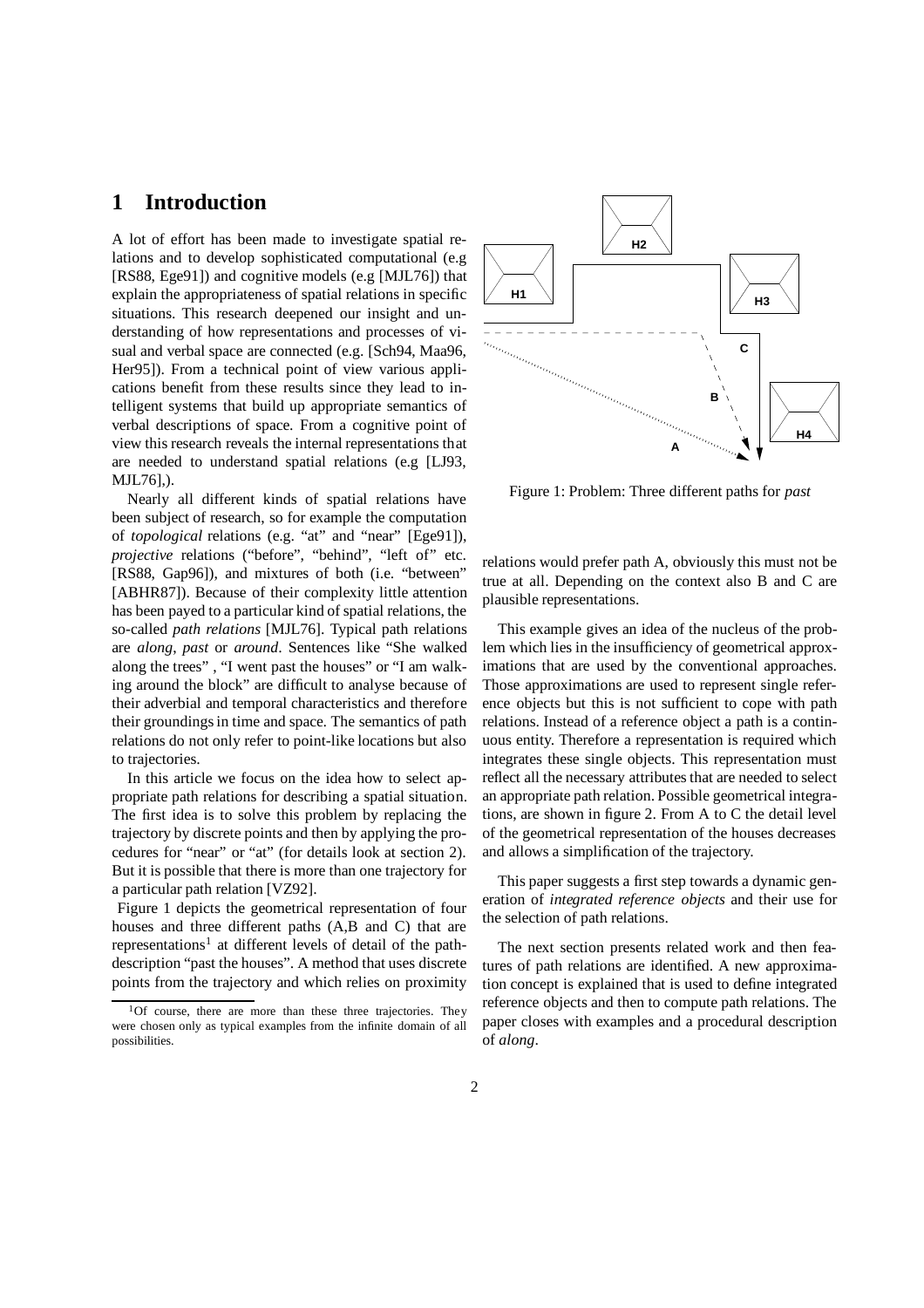

Figure 2: Solution: Three different geometrical approximations

### **2 Related work**

This work is inspired by a paper from Landau and Jackendoff [LJ93] that focuses on the differences between "where" and "what" in spatial descriptions. The main difference between perceiving an object and describing its location is based on the level of detail of the geometrical representations that are used. Detailed information about the shape is needed to categorise an object. The use of prepositions however involves only very rough geometric properties.

Landau and Jackendoff propose for path relations that the reference object must have a significant elongation in one axis."One can travel along a river" but not "travel along a round table". They admit that path relations somehow need a more detailed geometrical representation than other prepositions do, but they do not give any further piece of advice.

In literature only little more can be found about the geometrical representations for path relations. In [ABHR87] a rough suggestion for a computational semantics of the preposition "past" is given, i.e. the halfplanes are used that are defined by the bounding rectangle which is computed with regard to the deictic or intrinsic use of "past". A similar approach is proposed for the computation of "along". A solution for multiple objects is not given and the problem of multiple trajectories is not taken into consideration.

Plausible computational and cognitive models for spatial prepositions have been developed over time. In [Gap94] a potential field is used to compute the semantics of "near" and "at". We strongly rely on these results since we try at a certain point in the computation of path relations to reduce the problem to proximity relations.

A possible application for the computation of path relations are autonomous agents that describe their visually perceived environment on the fly, e.g incremental route description (e.g. the agent MOSES [Maa96]). To accomplish this, the system must have the ability to select in a specific situation appropriate path relations.

# **3 Features for the semantics of path relations**

Using adverbial particles implies a movement into a specific direction as demonstrated by the sentence "Frank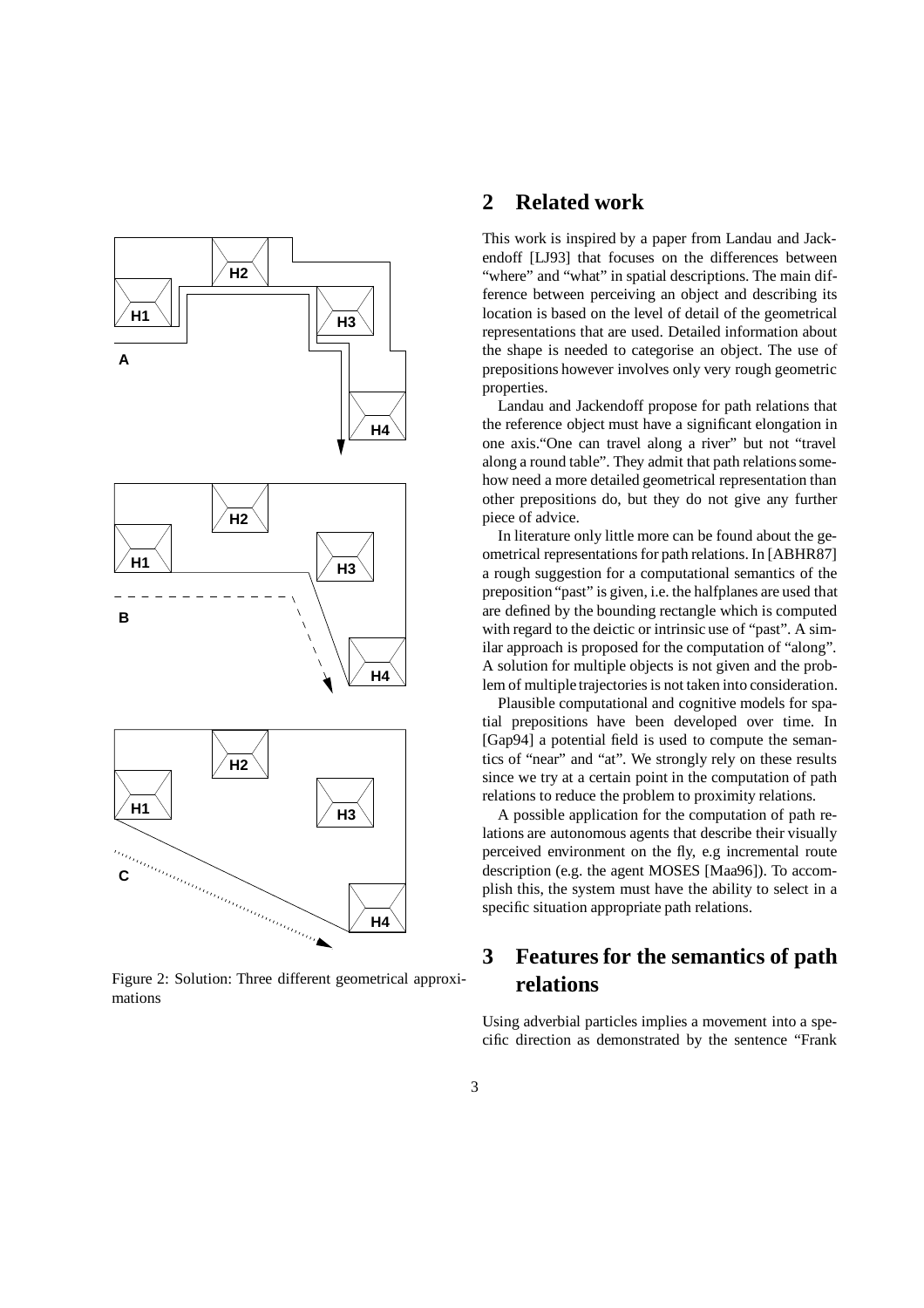

Figure 3: Properties of a trajectory

walked along the trees". Therefore path relations are grounded on a continuous geometric entity which can be described by a predicted trajectory in 2D or 3D space. In this section we describe the major features that influence the shape of a trajectory.

In general we distinguish between a moving agent, a path on which he moves and objects along that path. In the sentence above "Frank" is the agent and "trees" are the reference objects.

The trajectory itself is determined by an start- and an endpoint (P1 and P7 in figure 3). As an idealisation we suppose that a trajectory is defined by *base points* (cf. Figure 3:P1. : P7) and each of these points has a distance to the reference objects. A change in the direction of the trajectory is only allowed between base points. This allows to distinguish between simple and complex trajectories depending on the number and relative distance of base points and the size of directional changes. Another criterion is the derivation from the main trajectory direction defined by its start- and endpoint (the dotted line in Figure 3).

The following paragraphs introduce different features that have an influence on the selection of path relations.

#### **3.1 Size of objects**

The size of objects may vary extremely. So it is possible for an ant to travel along the mountains or for a plane to follow a river. These are two extreme examples and even if most of every day use of path relations lies somewhere in between, it is obvious that all these trajectories look different and depend on the size of the objects. The size of the agent with respect to the reference objects determines how many base points a trajectory might have. Details that are smaller than the size of the agent can not be taken into account.

In order to handle the size of objects appropriately a normalised coordinate system [Gap96] has to be used.

#### **3.2 Speed of agent**

Often it is the verb that determines the speed of the agent (compare "Peter ran along the building" with "Peter strolled along the building") and influences the possible distance of the path to the reference object(s). At a higher speed the agent cannot change its direction so often and therefore the resulting trajectory has less base points. As a consequence the distance between a trajectory and reference objects is usually larger. This leads to a kind of *safety* region around the agent. After this extension the problem of handling the speed of an object is reduced to the problem of handling its size and this was explained above.

#### **3.3 Field of visual attention**

Not all parts of reference objects are visually perceived and therefore do not influence the shape and distance of a trajectory. The trajectory underlying the sentence "Peter went along the forest" is only influenced by the trees at the edge of the woods, since only those are perceived. Another important feature regards the salience of a reference objects that is considered as important for path relations (see [Maa96]).

#### **3.4 Communicative context**

Since a sentence with a path relation is communicated from a speaker to a listener, communicative context model approaches [Nei76, Lak87, Maa96] must be regarded. This includes that path relations are usually part of a communicative act. For example as part of a navigational directive:

"....turn left at the next bookshop, then *go along the park* until you pass a huge oak , there you turn left again...". Here the oak is part of a park and a landmark, where the trajectory of the path relation turns left. The approximations that are used for the path relation must reflect this issue. This shows that the goals and intentions of the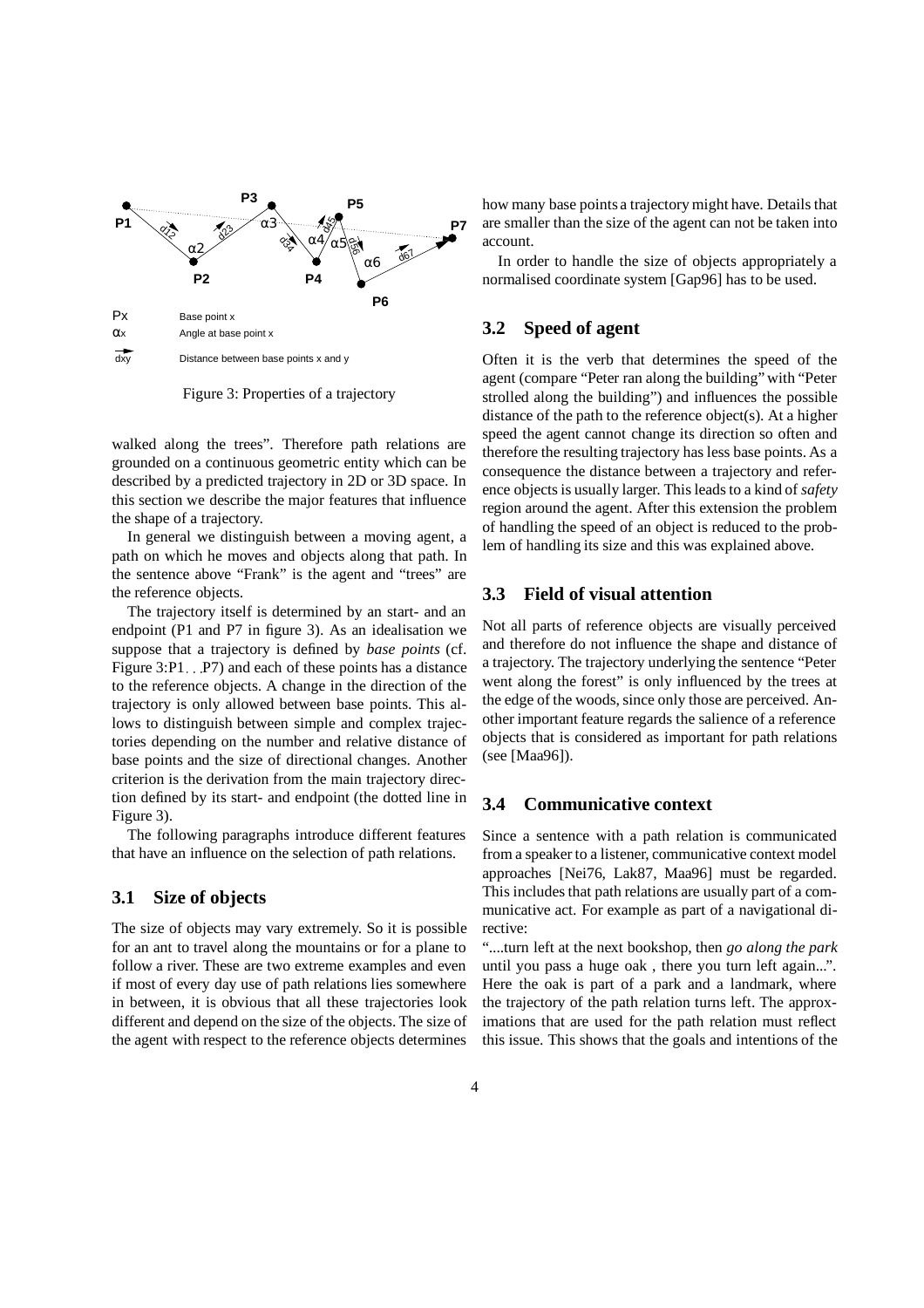speaker and listener play an important role for the exact shape of the path.

Common sense knowledge also influences the trajectory of a path relation. The sentence "Go along the houses" for example does not imply that one should go as close to the houses as possible. One should normally regard the privacy of the inhabitants and should not step onto the lawn in the front garden.

The type of the agent is another factor that changes the appearance of the trajectory. The path of a pedestrian underlies different constraints than paths of cars or planes.

## **4 Geometric abstractions of reference objects**

The idealisations and geometrical approximations that are usually used for the computation of spatial relations [MJL76, ABHR87] are not sufficient for our purpose as shown above. The most common idealisation (following [Gap96]) are the *center of gravity*, the *bounding rectangle/box*, *lines and points* and as an important 2D representation the *base* of an object.

In addition to these very rough approximations we propose a concept of an integrated reference object that allows us to choose the abstraction level, i.e. the amount of geometrical details in the approximation, that fit best the features of the semantics of the path relation. One of the most important aspects is that we need abstract geometrical approximations for multiple reference objects. One must know which geometrical properties are relevant when referring to "houses"or "trees". In particular if they are separated by huge gaps (see figure 1). An important observation is, that the approximations cannot be precomputed, since this would lead to a combinatorial explosion.

The abstraction techniques that we propose in the following paragraphs were designed for the use in Intellimedia-Systems [AGH<sup>+</sup> 93]. They help to reduce the *cognitive load* of the viewer of multimedia documents, in the way that only the important details of the graphics are shown at a low abstraction level and irrelevant ones are suppressed in a high abstraction. In order to gain high flexibility the abstraction techniques simplify directly the underlying geometrical 3D-models. As a convenient side effect most of these geometrical abstractions also reduce



Figure 4: The abstraction of *cubes* and *cylinders*

the computational effort of the underlying representations and thus speed up all computations involved.

We regard a geometric abstraction as *simplification* with respect to an original, if it contains less *object's parts* and if its shape consists of less *line segments* (2D) or *faces* (3D). Important attributes that should be maintained in abstraction are *axes* that indicate the objects orientation or symmetry. For a more elaborated discussion of this topic see [BK96].

#### **4.1 Single reference objects**

Two different approaches can be taken into consideration for the abstraction of single objects: The *primitives* and the *filtering* approach. The former constraints the underlying geometrical domain to consist of primitive elements, like cubes, cylinders or laminas and requires a lot of modeling effort. The advantage is that knowledge about shape properties is implicitly represented in the geometrical domain (since we know that for example a circle/sphere is round and a square/cube is not). This information can be used by an abstraction mechanism to maintain these properties in the abstraction result. However, this method is limited by the primitives that can be used, and for every primitive that is added the abstraction method must be adapted in order to handle the new primitive appropriately. Figure 4 shows an example of a simplification of a castle (cube) with four towers (cylinders).

The *filtering* approach is independent from the geometrical domain (the only precondition is that the geometrical models must consist of polygons (in 3D) or line-segments (in 2D)), no primitives are needed. Therefore it is very flexible concerning its input, but no further geometrical information of the domain is available and must be added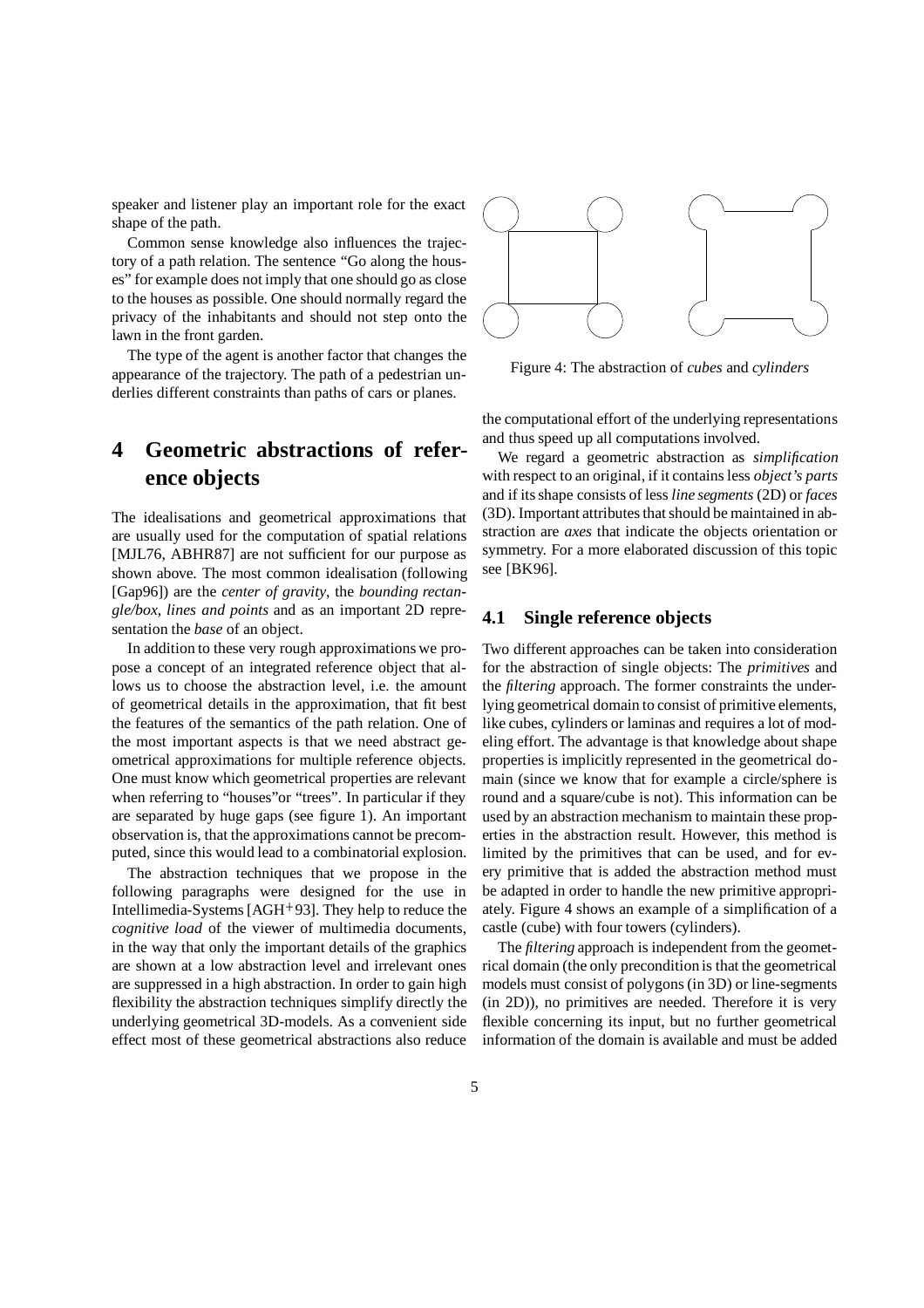separately (for example the axes and orientation of the objects). The filtering approach divides the object in question into several regions. All points of the polygon model in that region are replaced by one single point. Depending on the size of the region the abstraction level increases and details vanish. Figure 5 illustrates the filtering of the polygon model of a pear. Depending on the underlying



Figure 5: The Simplification of a pear

geometrical representation we are able to use both methods. For a closer look to the abstraction of primitives we suggest [Krü95, Fei85]. The filtering approach was developed by [RB93] with modifications and improvements from [BK97].

#### **4.2 Integrated reference objects**

To determine valid trajectories for a given path relation a simplified representation for a cluster of reference objects is convenient as figure 1 and 2 illustrate. Such an abstraction can be obtained by virtually closing the gaps between the single reference objects. Since the arrangement of the objects may result in a specific shape, "Gestalt" laws [Met75] must be taken into consideration thus proximity relations of objects play an important role. An implementation of a merging-operator for primitive objects can be found in the abstraction system  $\mathcal{PROXIMA}$  [Krü95] (see figure 6).

Once a integrated reference object is determined, the application of methods, that were discussed in the forgoing section offer the possibility to further increase the abstraction level of the approximation.

Another implementation of these kind of simplifications can be found in the field of the automatic generalisation of buildings [Pow93]. Cartographers use these techniques to derive new maps at a higher level of detail from existing maps.



Figure 6: Merging of primitive objects

### **5 The path relation** *along*

As an example of a path relation we present our approach in more detail for the preposition *along*.

#### **5.1 Examples**

Figure 7(a) shows different geometrical abstraction levels for a u-shaped building that we will use to illustrate the different interpretations of *along* in changing contexts.

Assume that the path of an agent from A to the door D has to be verbalised. The corresponding geometrical representation that is used to compute the path relation is shown in Figure 7(b). Since the path to the door is to be described , the door must be in the geometrical representation but the other doors must not. This example also shows, that the abstraction must be generated dynamically at run time, since it is not clear in advance which door is important for the directive.

A coarser representation can be chosen when the directive can be less detailed. In cases where the doors are not to be mentioned they are not regarded in the geometrical representation (see Figure 7(c)).

The applicability of *along* is tightly connected to the features that we described in section 3. Figure 8 illustrates the effects of the size of the agent. One would easily accept a description of agent X moving on path AB like: "agent X walks along L". Problems arise when the distance from the reference object augments. Path AD would be probably still acceptable for the selection of *along*, but not path AC.

It seems that the shape information becomes less im-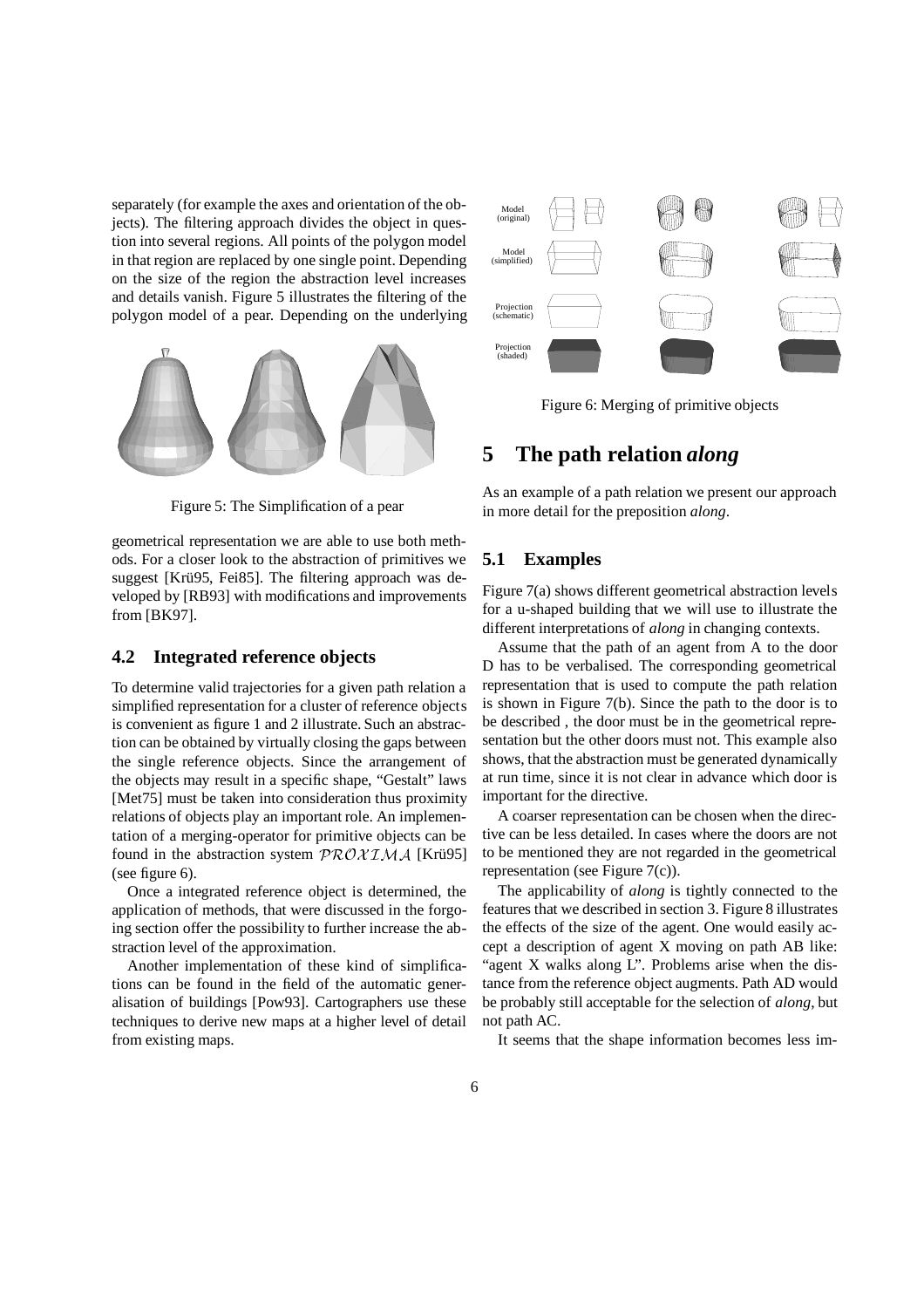

Figure 7: Different abstraction degrees of a building

portant with increasing distances. In these cases the major axes play a more important role. This seems to be the explanation why path EF is plausible, but paths EG and EH are not.

The situation changes when instead of agent X the larger agent Y is involved. Because of the agent's size, path AB is not applicable at all. In contrast to that path EH turns to be a reasonable representation of "agent Y walks along L".



Figure 8: The size of agents influences the applicability of *along*

#### **5.2 Procedural description**

This section proposes a procedure to compute the preposition *along*. The use of the approximations we discussed above in combination with traditional computations of proximity allow a flexible handling of path relations.

Up to now we have focused on the selection of path relations. But the following procedure can also be used in reverse to analyse spatial descriptions. An application that could make use of such a procedure is an autonomous agent or robot that is navigated by linguistic expression. The task in this case is to find a trajectory that matches the given path relation.

We will now focus in detail on the selection of path relations. Nevertheless the ideas to solve the first part are similar and an implementation is straightforward.

The input to the algorithm is the trajectory, as described in section 3, and a geometrical description of the surroundings that is as detailed as possible.

The first step of the algorithm determines the relevant reference objects. We suggest to select all salient objects that are near the trajectory (cf. [Maa96]). The number of useful reference objects in a scene also depends on context information, for example on the perspective of the agent. A top-down view on the surroundings allows to select much more reference objects than a perspective view from within the scene (We sketched this problem in section 3.3).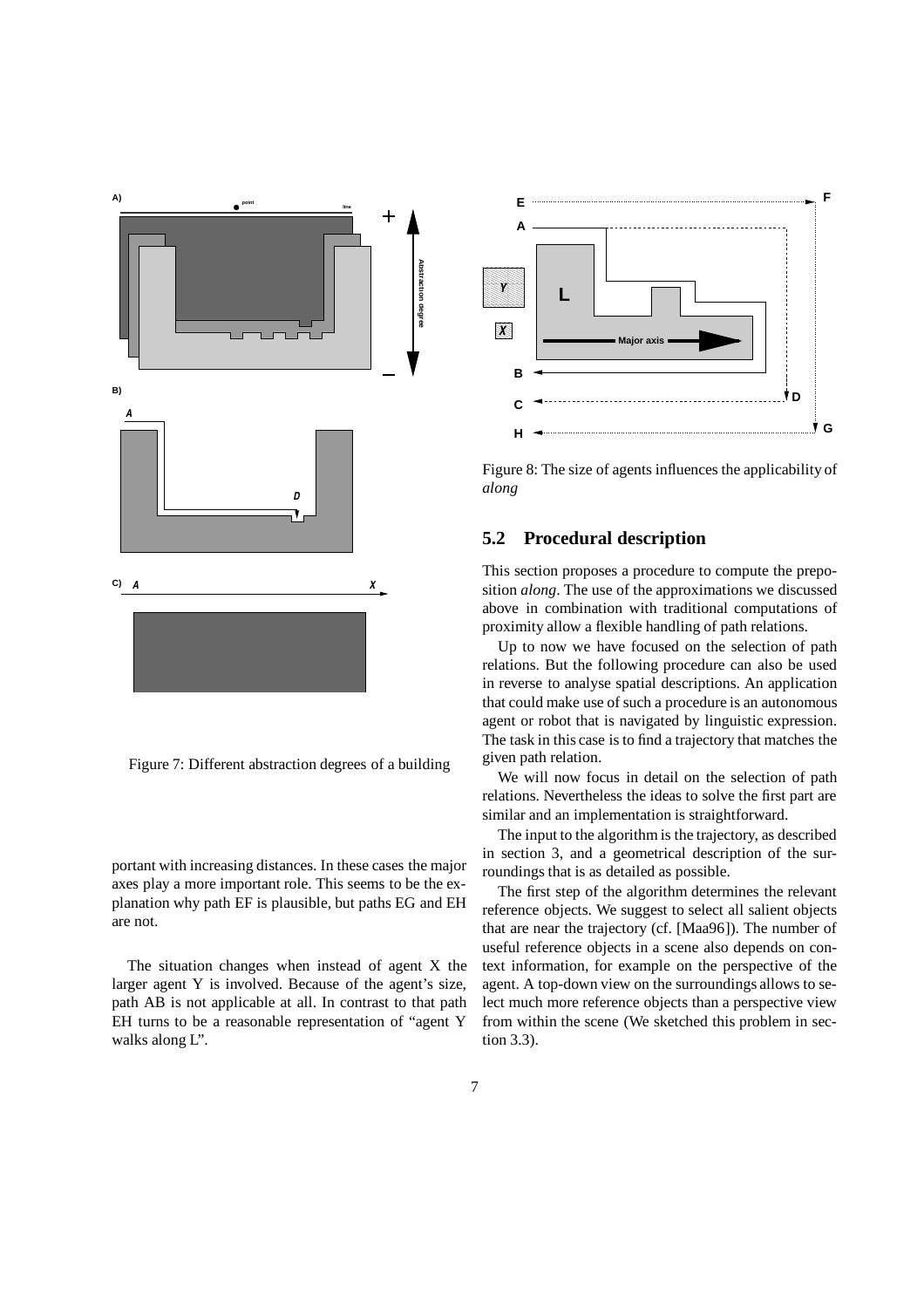In a second step the selected reference objects are grouped together by establishing an integrated reference object.

The third step is the abstraction step. The most plausible abstraction is computed as described in section 4.

The last step computes whether the trajectory holds for the given path relation or not. For this purpose a representative line is derived from the abstraction. We suggest to use the base/frontline of the object's side that is oriented towards the trajectory. Depending on the complexity of the trajectory, points on both lines are chosen and compared by a proximity operator [Maa96, Gap96]. The trajectory is appropriate, if all points on the trajectory are near to points on the base/frontline.

In cases of a single reference object (like a river or road) its main shape properties can be described by a trajectory. The similarity between both trajectories (reference object and path) influence the applicability of a particular path relation. Standard statistic techniques can be used to compute the difference of the shapes of the two trajectories (i.e. average distance and standard deviation ) and according to a certain threshold the decision can be made.

### **6 Summary and future work**

We presented an approach towards the computation of path relations. An extended notion of reference objects was introduced in order to overcome problems that arise from too rough simplifications. Furthermore it was shown how single objects can be grouped to a single integrated reference object.

With the help of these abstractions the computation of path relations was reduced to the application of a proximity operator.

Since this paper sketches only an idea a lot of work lies ahead. The rough linguistic analysis can be considered only as a first step and deeper investigations must follow. The abstraction operators that we introduced must be tested with and adapted to several different domains. To verify their reliability user studies should be made and evaluated.

### **References**

- [ABHR87] E. André, G. Bosch, G. Herzog, and T. Rist. Coping with the intrinsic and the deictic uses of spatial prepositions. In K. Jorrand and L. Sgurev, editors, *Artificial Intelligence II: Methodology, Systems, Applications*, pages 375–382. North-Holland, Amsterdam, 1987.
- [AGH<sup>+</sup>93] E. André, W. Graf, J. Heinsohn, B. Nebel, H.J. Profitlich, T. Rist, A. Schauder, and W. Wahlster. PPP - Personalized Plan-Based Presenter. Technical Report D-93-5, DFKI, Saarbrücken, 1993.
- [BK96] A. Butz and A. Krüger. Lean modeling the intelligent use of geometrical abstraction in 3d animations. In Wolfgang Wahlster, editor, *ECAI 96 12th European Conference on Artificial Intelligence*. John Wiley & Sons, Ltd., 1996.
- [BK97] A. Butz and A. Krüger. Zur Auswahl von Abstraktionsgraden. In O. Deussen and P. Lorenz, editors, *Workshop Simulation und Animation*, pages 147–158, Budapest, 1997. SCS Society for Computer Simulation Europe.
- [Ege91] M. J. Egenhofer. Reasoning about binary topological relations. In O. Günther and H.-J. Schek, editors, *Advances in Spatial Databases*, pages 144–160. Springer, Berlin, Heidelberg, 1991.
- [Fei85] S. Feiner. Apex: An experiment in the automated creation of pictorial explanations. *IEEE Computer Graphics and Applications*, 5(11):117–123, 1985.
- [Gap94] K.-P. Gapp. On the basic meanings of spatial relations: Computation and evaluation in 3d space. In *Proc. of the 12* th *AAAI-94*, Seattle, WA, 1994.
- [Gap96] K.-P. Gapp. *Ein Objektlokalisationssystem zur sprachlichen Raumbeschreibung in dreidimensionalen Umgebungen – Formalisierung, Implementierung und empirische*